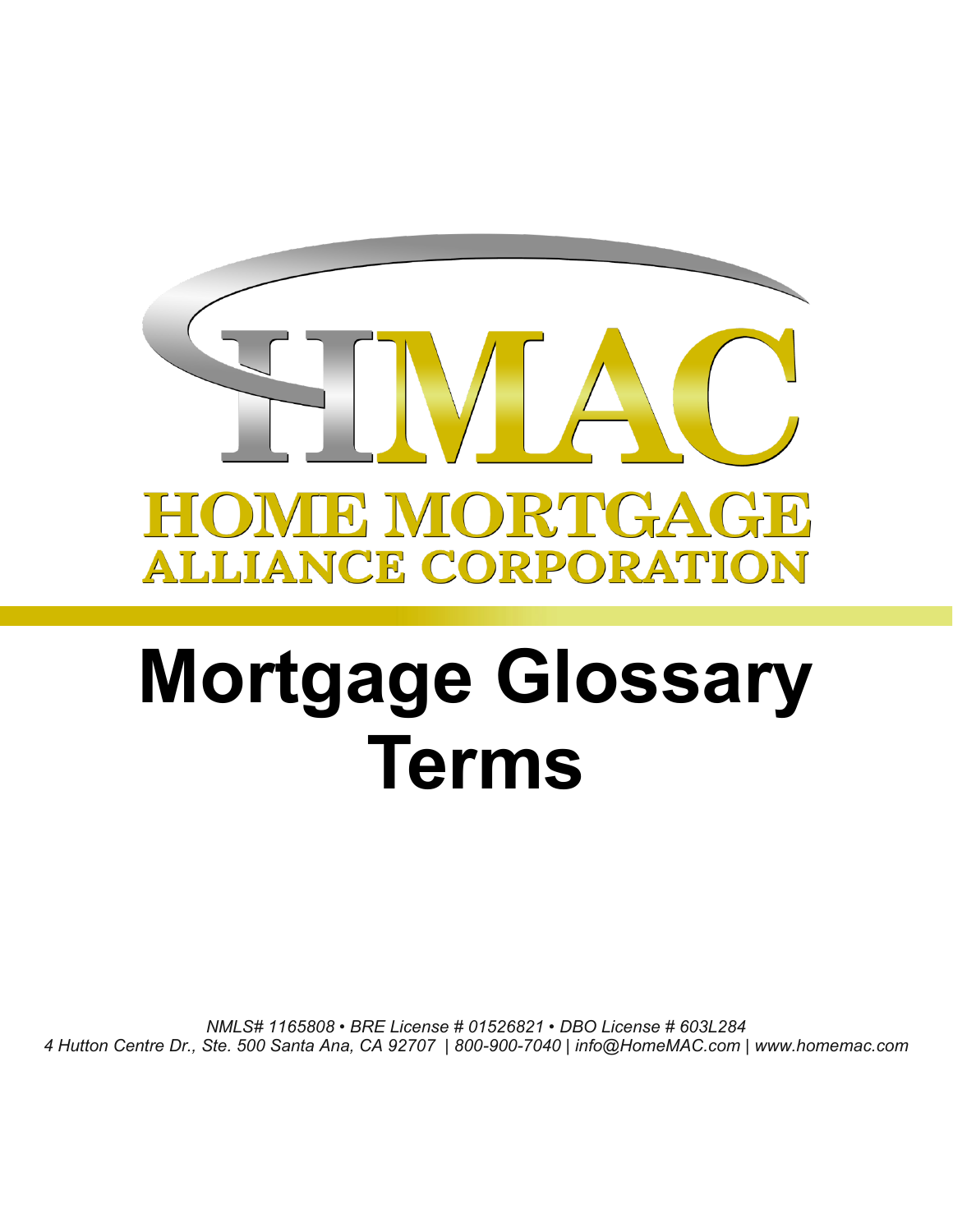

# **Table of Contents**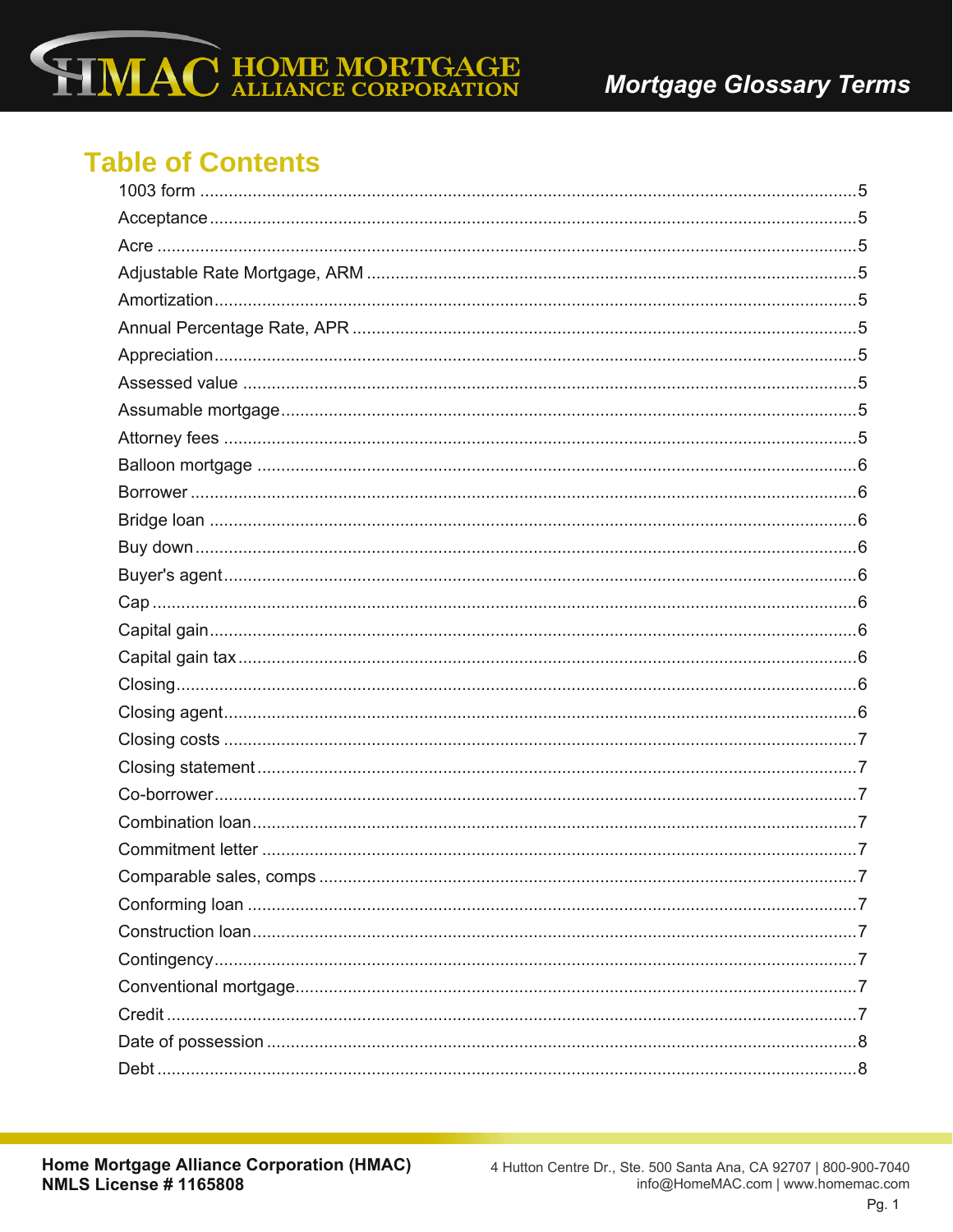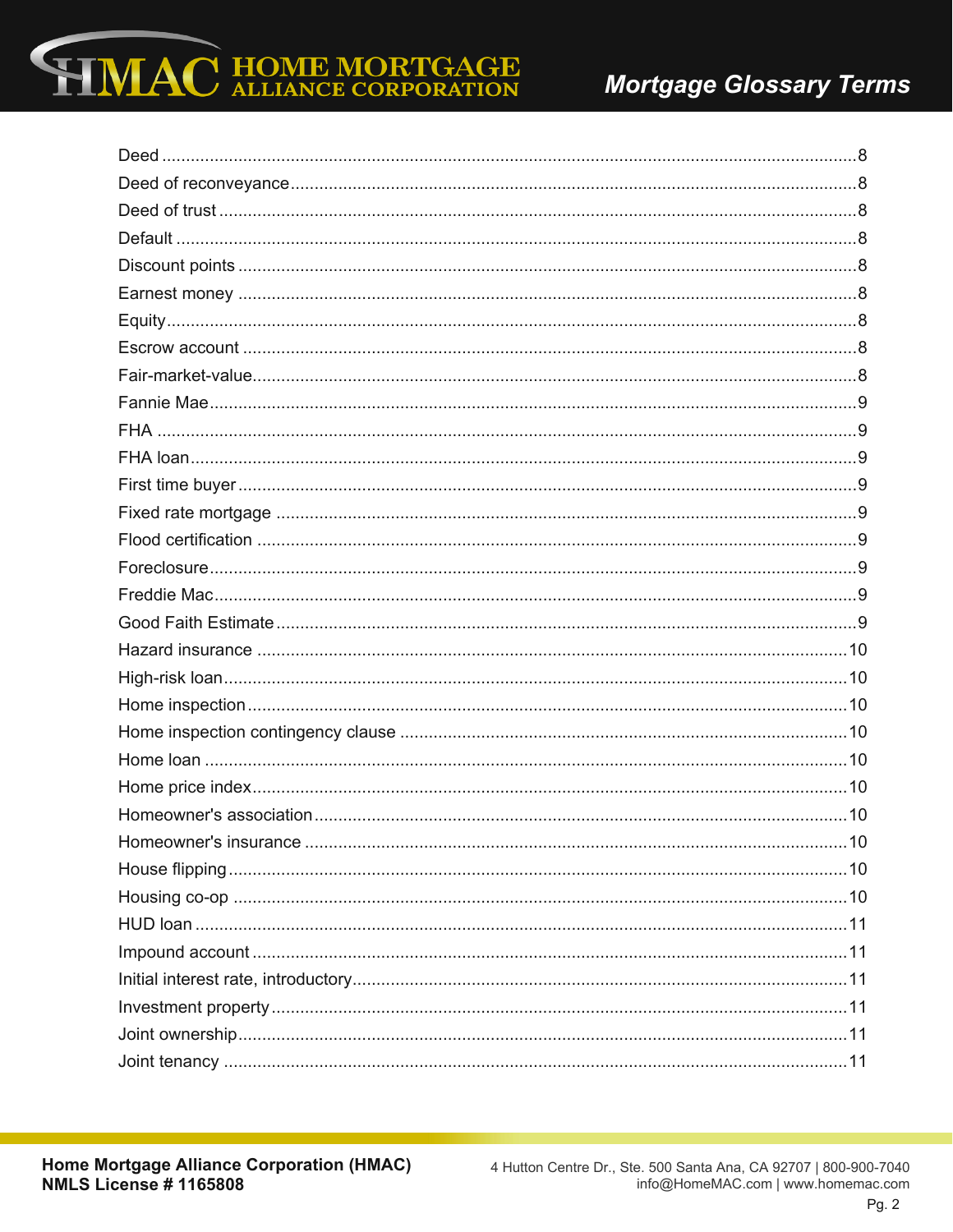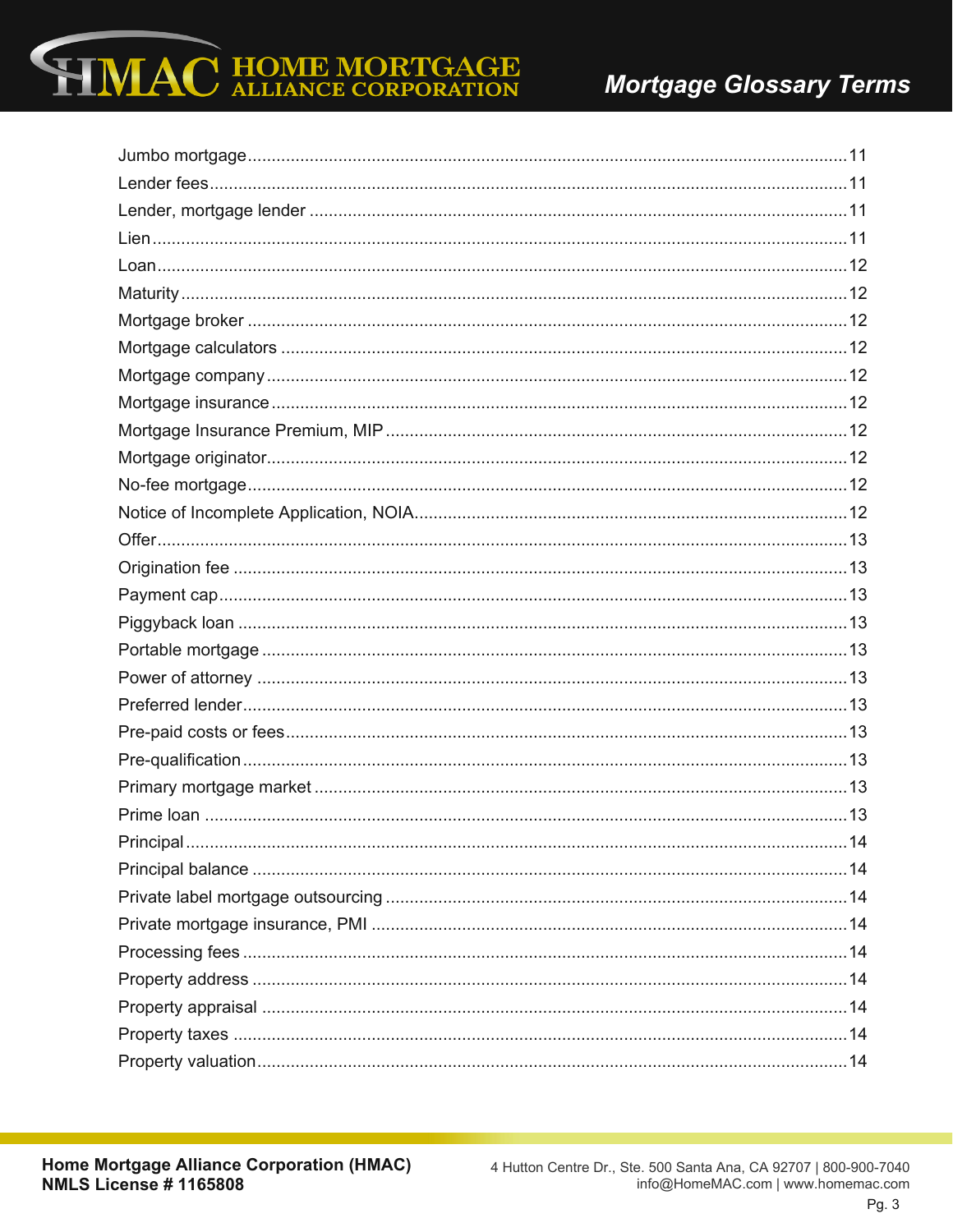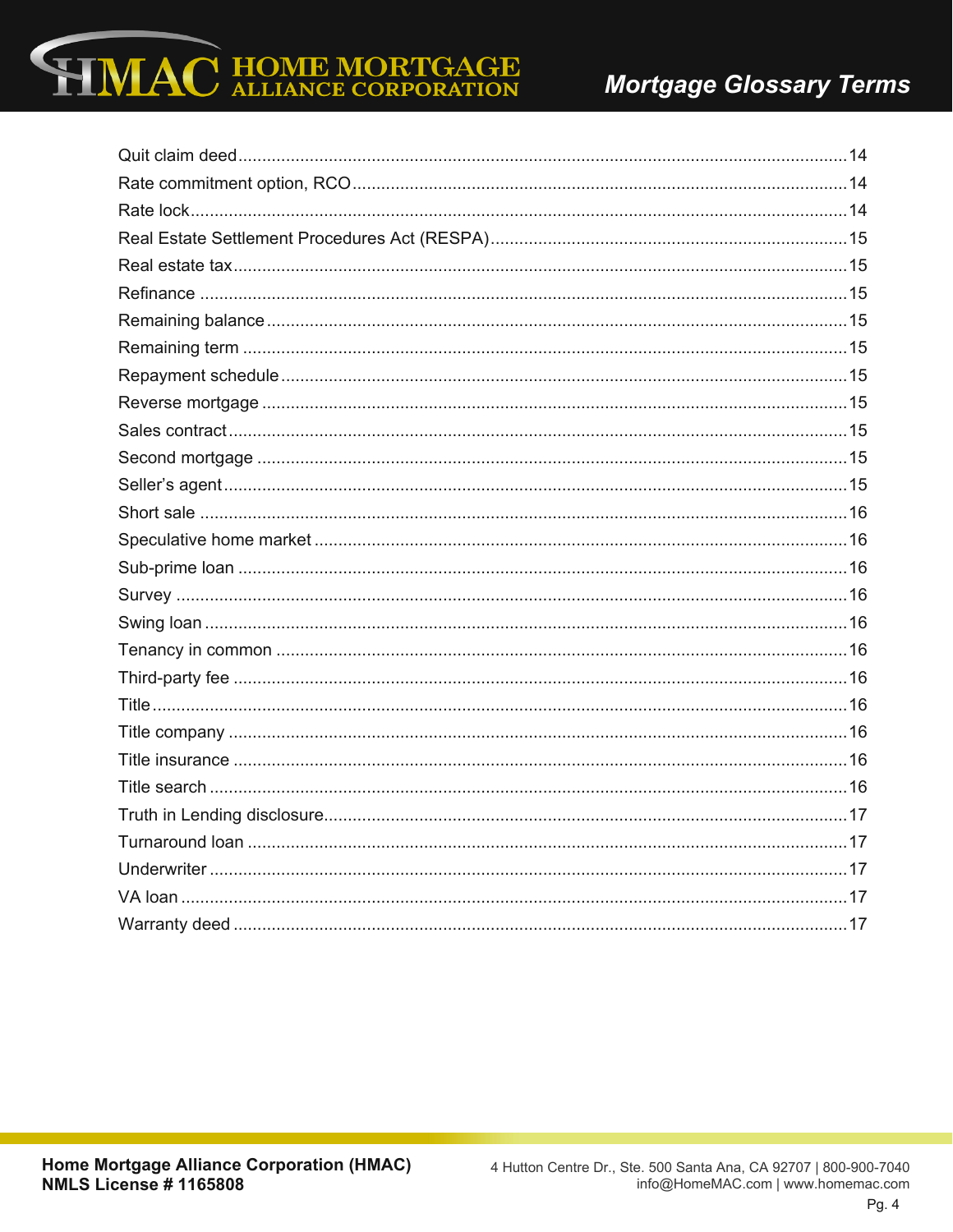

#### <span id="page-5-0"></span>**1003 form**

commonly used mortgage loan application developed by Fannie Mae. Sometimes called the Uniform Residential Loan Application.

### <span id="page-5-1"></span>**Acceptance**

a verbal or written acceptance of an offer to buy a home, made from the seller to the buyer.

#### <span id="page-5-2"></span>**Acre**

a land measurement commonly used in U.S. property negotiations. One acre equals 43,560 square feet.

# <span id="page-5-3"></span>**Adjustable Rate Mortgage, ARM**

a type of mortgage loan characterized by interest rates that automatically adjust or fluctuate in concert with certain market indexes. Generally, an ARM begins with an introductory or initial interest rate, which then may rise or fall, but monthly payments may not exceed the ARM loan cap.

### <span id="page-5-4"></span>**Amortization**

the process of a loan's value over a period of time. Often amortization is laid out on an amortization schedule or measured by an amortization calculator.

### <span id="page-5-5"></span>**Annual Percentage Rate, APR**

the truest cost of a home loan. Per the Truth in Lending Act, all mortgage lenders must disclose their APR. In the mortgage industry, APR may include fees such as documentation fees, private mortgage insurance and more.

#### <span id="page-5-6"></span>**Appreciation**

the measurable value that increases on a home or property. Market improvements and home renovations often drive appreciation value.

#### <span id="page-5-7"></span>**Assessed value**

a value determined by local government assessors and used to calculate annual property or real estate taxes.

#### <span id="page-5-8"></span>**Assumable mortgage**

a type of mortgage that may be transferred, interest rate and all, from seller to buyer. Attorney fees fees possibly due during closing.

# <span id="page-5-9"></span>**Attorney fees**

fees possibly due during closing.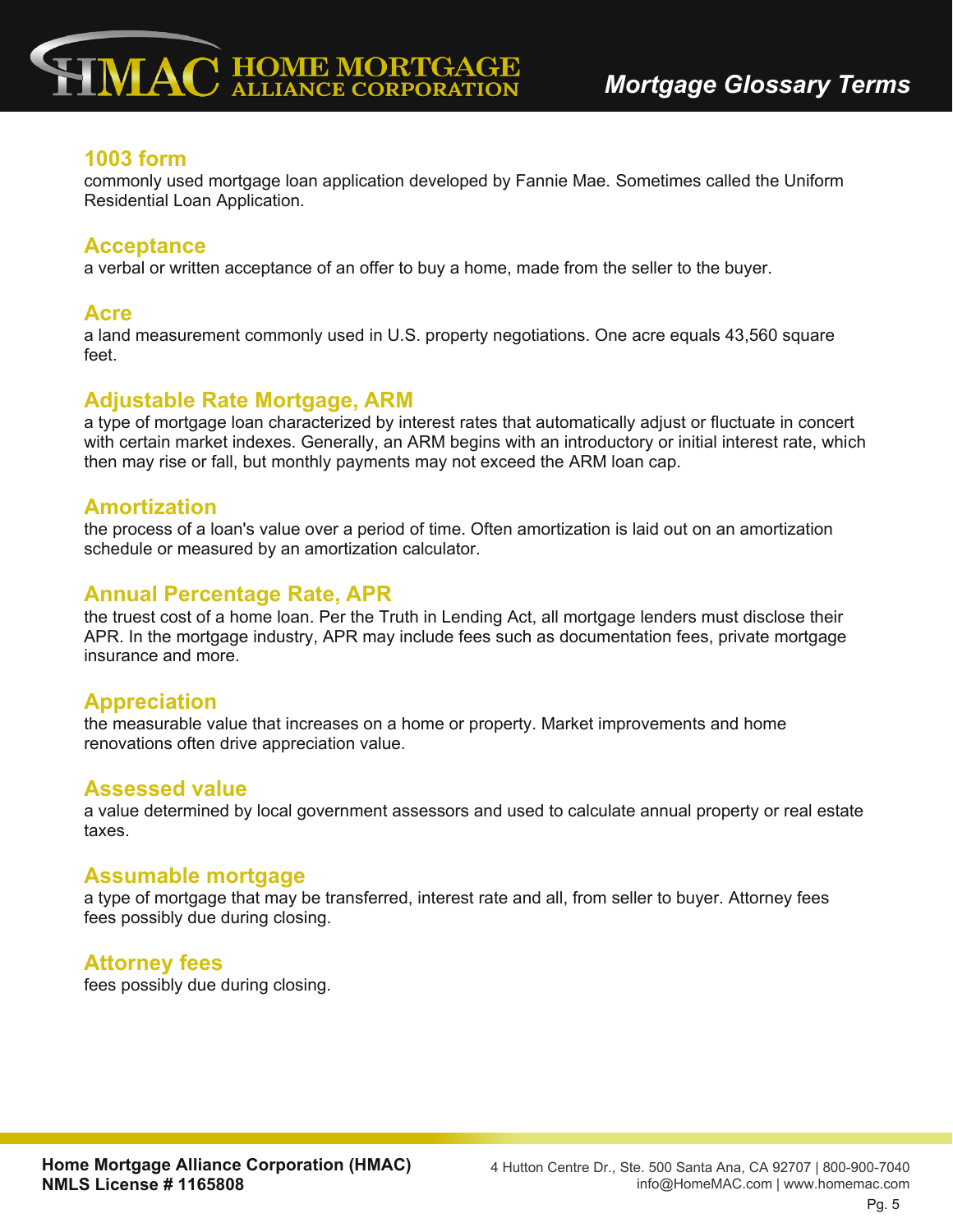

#### <span id="page-6-0"></span>**Balloon mortgage**

a short-term high-risk loan that leaves the borrower with a potentially high loan balance at the end of the loan term. Some of these loans automatically renew at prevailing rates, whereas others may require the balloon payment be paid in full.

#### <span id="page-6-1"></span>**Borrower**

the individual or individuals extended a loan and mortgage for the purchase of a house and/or property. Borrower is responsible for making all payments and fees associated with the loan over the life of the loan. Legal mortgagor.

#### <span id="page-6-2"></span>**Bridge loan**

a short-term loan used to quickly effect a sale while pending more conventional real estate financing. While not popular, a bridge loan can be useful particularly for certain commercial real estate deals.

#### <span id="page-6-3"></span>**Buy down**

a situation in which a seller or lender kicks in a sum of money in order to lower the initial interest rate on a home loan to make a sale more appealing for the buyer.

#### <span id="page-6-4"></span>**Buyer's agent**

real estate agent that works on behalf of the homebuyer.

#### <span id="page-6-5"></span>**Cap**

maximum monthly payment a borrower may be expected to pay on a loan.

# <span id="page-6-6"></span>**Capital gain**

profit earned on an asset, such as a home or property.

#### <span id="page-6-7"></span>**Capital gain tax**

a tax levied against the profit made on the sale of a home and/or property. Cash out refinance a second mortgage in which the borrower extracts home equity at the same time a refinance deal is made; an alternative to a home equity loan.

#### <span id="page-6-8"></span>**Closing**

the formal documented sale of a home and/or property that includes signing all documents associated with the exchange and payment of required closing fees. A closing agent usually oversees this process.

# <span id="page-6-9"></span>**Closing agent**

the person responsible for mediating the closing, documenting the process, and assuring all associated paperwork is completed. May be an attorney or official from a title or mortgage company.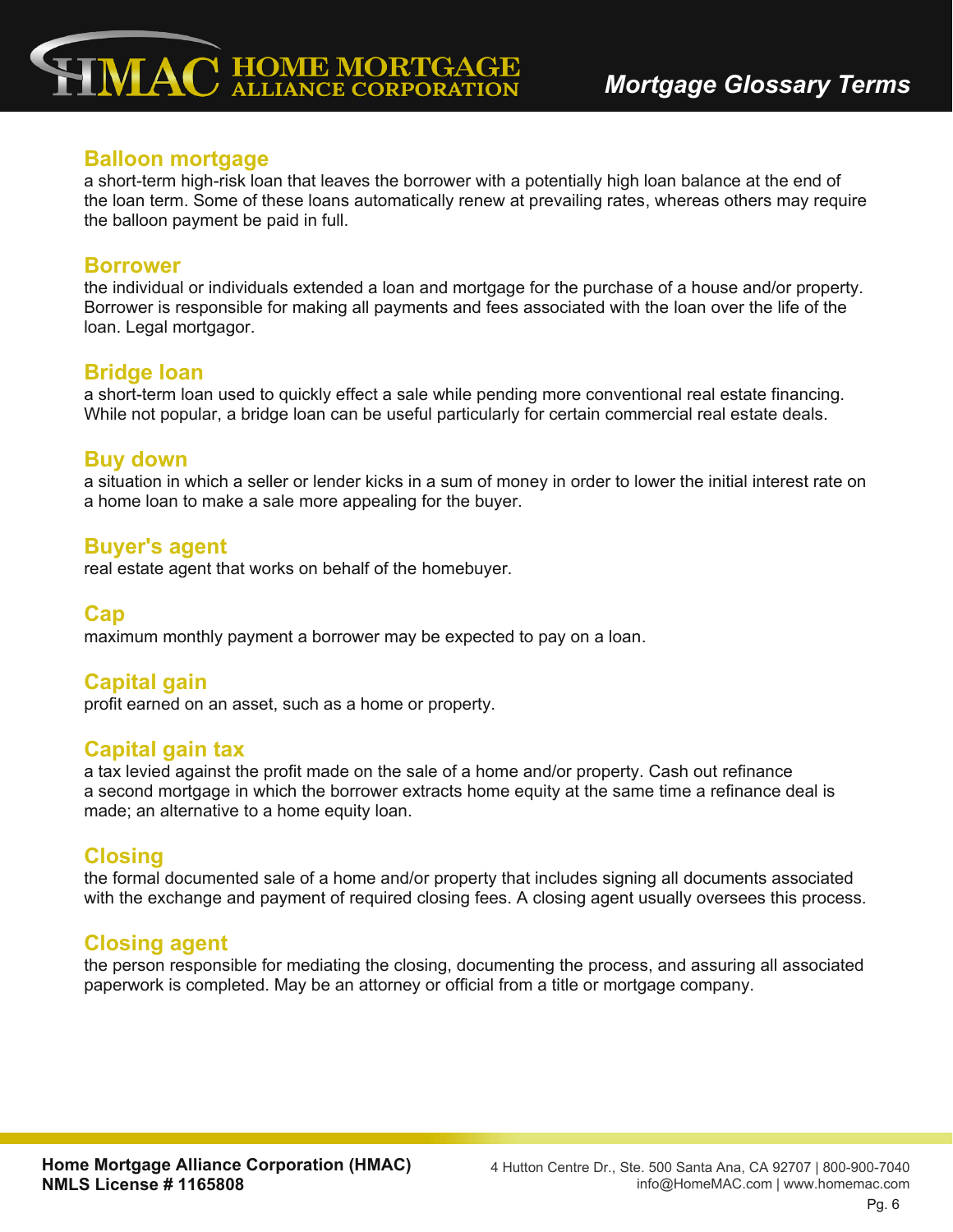

### <span id="page-7-0"></span>**Closing costs**

real estate transaction related fees payable by the buyer and seller during a closing. A wide variety of fees may be included, such as title search, attorney's fees, origination fees, documentation fees and more.

### <span id="page-7-1"></span>**Closing statement**

an itemized list of closing costs.

### <span id="page-7-2"></span>**Co-borrower**

a borrower with good credit that agrees to take on shared responsibility for a home loan so that the primary borrower may purchase property.

### <span id="page-7-3"></span>**Combination loan**

a type of loan that combines an initial loan typically for new home construction, with a second conventional home loan that supplants the first.

# <span id="page-7-4"></span>**Commitment letter**

a document from a lender to a borrower that officially lays out the terms of a loan.

#### <span id="page-7-5"></span>**Comparable sales, comps**

similar home sale prices in the region used as a metric in the calculation of a home's appraised value.

#### <span id="page-7-6"></span>**Conforming loan**

a conventional loan characterized by loan limits that fall within those guidelines laid out by the Government Sponsored Enterprises (GSEs) such as Freddie Mac and Fannie Mae.

#### <span id="page-7-7"></span>**Construction loan**

a short-term loan for new home construction that is supplanted with a conventional long-term home loan. See combination loan.

# <span id="page-7-8"></span>**Contingency**

any one of a number of common clauses added to real estate agreements that provide buyer or seller rights during various stages of a transaction.

#### <span id="page-7-9"></span>**Conventional mortgage**

a mortgage offered by any one of the Government sponsored entities, different from an FHA or VA loan. These are typically 30-year fixed-rate loans.

# <span id="page-7-10"></span>**Credit**

money extended from a lender to a borrower based on that borrower's credit history. Date of closing date upon which all paperwork associated with a mortgage/property sales exchange is finalized.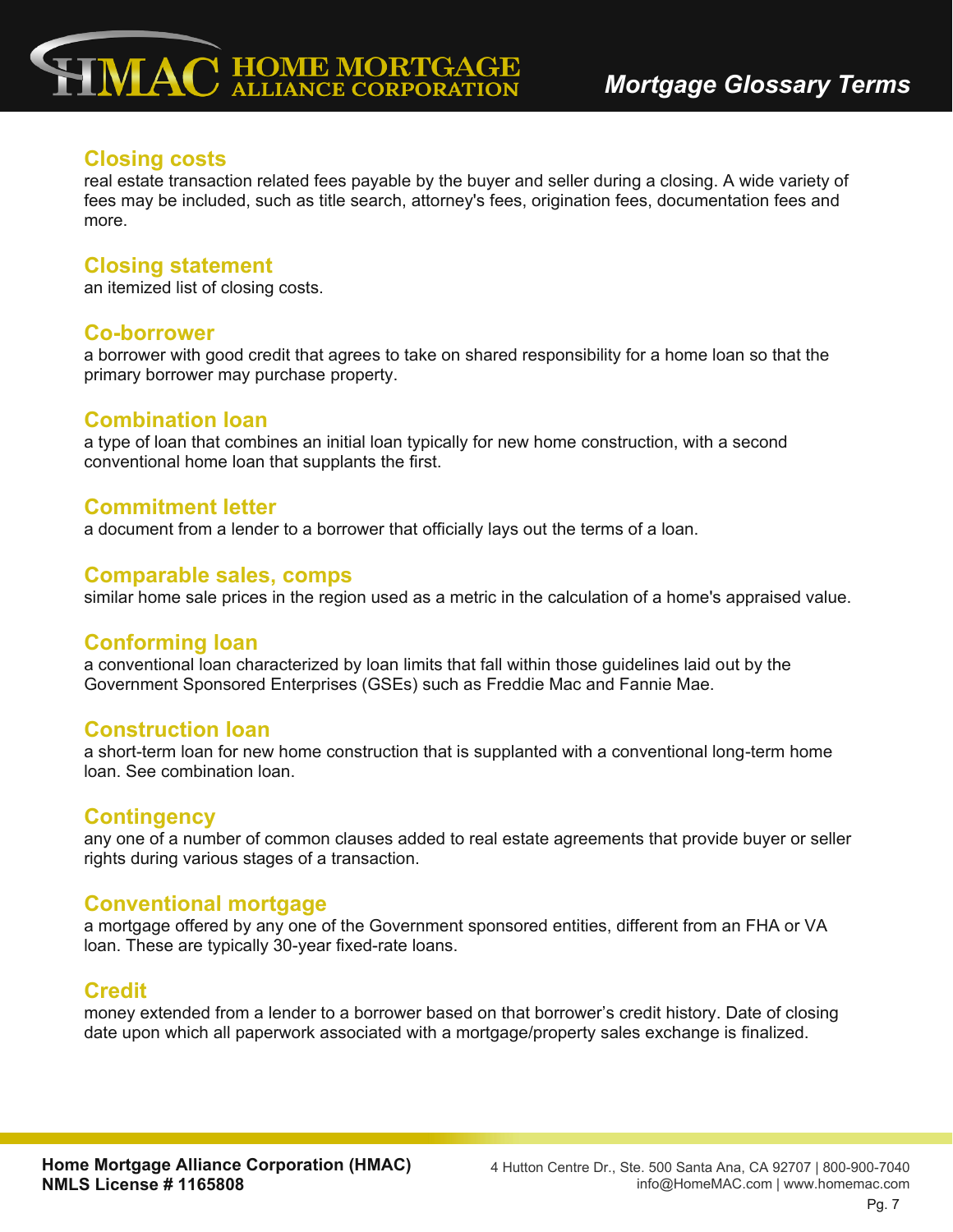



#### <span id="page-8-0"></span>**Date of possession**

actual date upon which the buyer will move into a home or property; it is usually the closing date but may be another agreed upon date as well.

# <span id="page-8-1"></span>**Debt**

amount of money a borrower owes to creditors. A metric used to calculate creditworthiness.

#### <span id="page-8-2"></span>**Deed**

an official and public document that establishes property ownership.

#### <span id="page-8-3"></span>**Deed of reconveyance**

when a borrower has paid in full on a mortgage, the lender then awards the borrower a deed of reconveyance. This document also becomes a part of public record. Also known as reconveyance deed and recon.

#### <span id="page-8-4"></span>**Deed of trust**

a document that in some states is used in place of a mortgage. A deed of trust may be held by a third party, similar to a mortgage.

#### <span id="page-8-5"></span>**Default**

inability of borrower to make regular and consecutive payments on a loan. Depreciation the measure of loss in value of a home or property. Depreciation could be driven by poor economic factors or property damage.

#### <span id="page-8-6"></span>**Discount points**

a measure of interest; 1 point = 1% of the home loan value. Homebuyers may pay points up front, a type of buy-down, in order to lower their overall interest rate and mortgage payment.

#### <span id="page-8-7"></span>**Earnest money**

a sum of money usually put up by the buyer when an offer on a home or property is made. The purpose of earnest money is as a token of good faith, a symbol that the buyer is seriously pursuing purchase.

#### <span id="page-8-8"></span>**Equity**

the measurable value of a home or property above and beyond that owed on a loan. A value upon which many homeowners often borrow.

#### <span id="page-8-9"></span>**Escrow account**

a separate account held by a mortgage lender out of which required property bills, separate from the loan payment, are made. Property taxes and insurance are examples of costs paid out of escrow. Sometimes called an "impound account."

#### <span id="page-8-10"></span>**Fair-market-value**

the price that a piece of property will bear in the current market.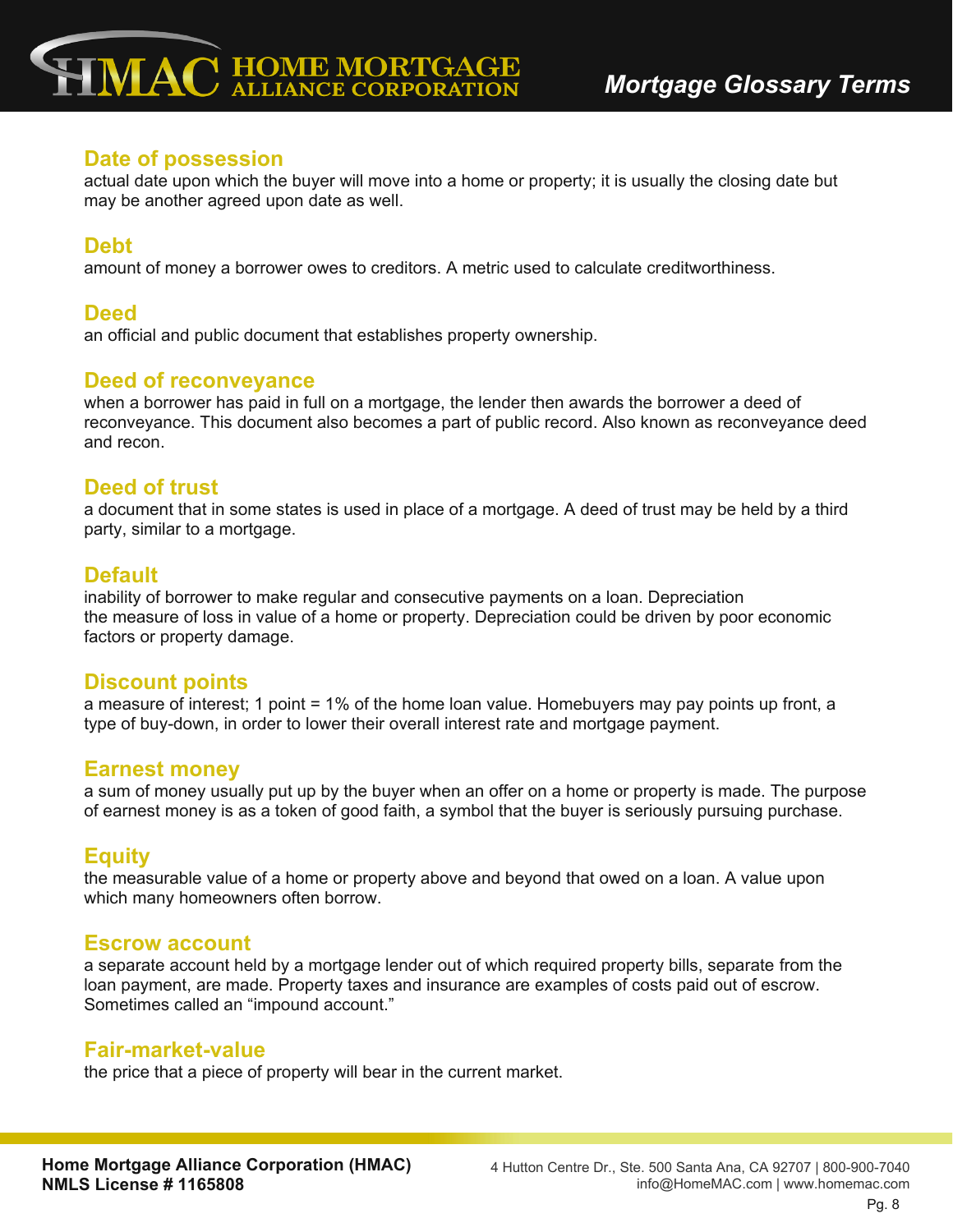

# <span id="page-9-0"></span>**Fannie Mae**

a private mortgage corporation that began as a government subsidized entity in the late 30s. Today, Fannie Mae, along with Freddie Mac, is a government sponsored enterprise (GSE) and together they are responsible for setting annual conforming loan limits and assuring that most Americans are able to finance a home. Fannie Mae is commonly known as a secondary mortgage market and lends to mortgage lenders which in turn extend mortgages to borrowers.

# <span id="page-9-1"></span>**FHA**

Federal Housing Administration.

# <span id="page-9-2"></span>**FHA loan**

loans extended by FHA-approved lenders typically are designed to assist borrowers unable for various reasons to get the approval necessary for conventional home loans.

### <span id="page-9-3"></span>**First time buyer**

a home loan borrower who has never taken out a mortgage before; often qualifies for various discounts and first-time buyer perks.

### <span id="page-9-4"></span>**Fixed rate mortgage**

a conventional mortgage that is outfitted with a fixed interest rate over the life of the loan. Monthly payments are the same from month to month.

# <span id="page-9-5"></span>**Flood certification**

in most real estate cases a lender will require a flood certification before making a loan on a home. In areas where property falls in a flood zone, the borrower may be required to purchase standalone flood insurance before a mortgage and/or home loan is approved.

# <span id="page-9-6"></span>**Foreclosure**

the repossession of a home and/or property by a lender in the event of borrower loan default or the inability to meet mortgage agreements.

# <span id="page-9-7"></span>**Freddie Mac**

in concert with Fannie Mae, Freddie Mac is a leading government sponsored enterprise (GSE) and is responsible for maintaining reasonable mortgage market stability, this assuring that Americans are able to purchase homes. Freddie Mac is a secondary mortgage market, meaning the corporation lends to lenders, which in turn extend mortgage products directly to borrowers.

# <span id="page-9-8"></span>**Good Faith Estimate**

an itemized list of anticipated loan costs and closing fees passed from a lender to a potential borrower within three days of an application for a home loan. This is a required step in the loan application process per the Real Estate Settlement Procedures Act.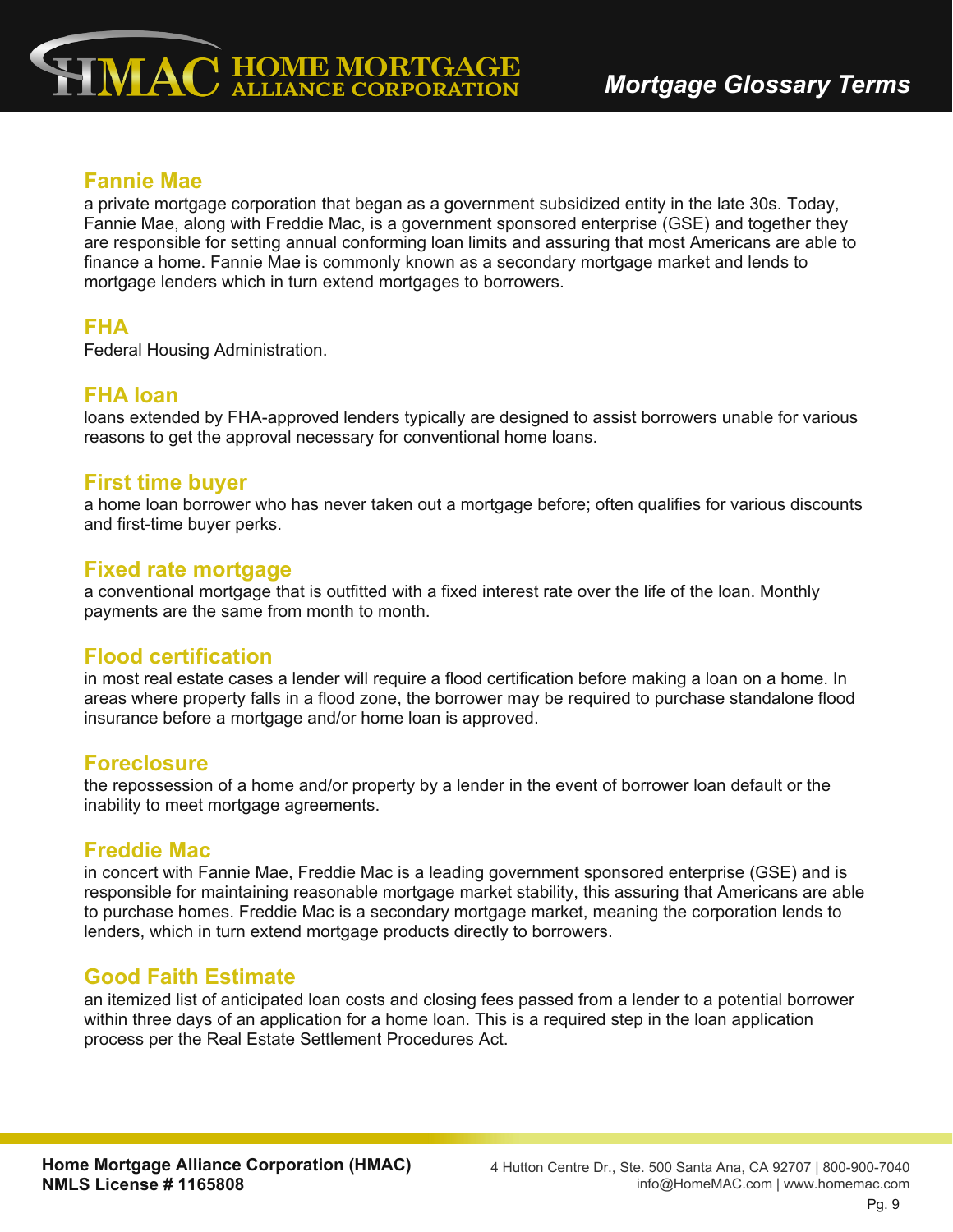# **IMAC HOME MORTGAGE**

#### <span id="page-10-0"></span>**Hazard insurance**

also known as homeowner's insurance; extra insurance taken out on a home that protects the borrower and lender in the event of damage. Usually covers the value of the home.

# <span id="page-10-1"></span>**High-risk loan**

a home loan extended to borrowers with poor credit history or that fall outside the conventional or conforming loan limits set by Fannie Mae and Freddie Mac. Sub-prime loan is an example of a high-risk loan.

#### <span id="page-10-2"></span>**Home inspection**

a comprehensive and exhaustive examination of a home by a licensed inspector. Often required as part of a mortgage and home loan process.

#### <span id="page-10-3"></span>**Home inspection contingency clause**

a clause added to an offer letter that gives the buyer certain rights pending home inspection. A buyer may ask the seller to repair defects discovered during the home inspection or even request release from the offer to buy in light of a home inspection.

### <span id="page-10-4"></span>**Home loan**

not a mortgage, but the actual amount of money a buyer owes the lender in the purchase of a home.

#### <span id="page-10-5"></span>**Home price index**

financial and market tool that provides historical data on residential home prices in various regions.

# <span id="page-10-6"></span>**Homeowner's association**

an association attached to a neighborhood, apartment, condo, or town home complex that establishes certain rules of ownership. Common, but not exhaustive, responsibilities of a homeowner's association include collection of neighborhood dues for landscape maintenance or membership in recreation and entertainment facilities.

#### <span id="page-10-7"></span>**Homeowner's insurance**

insurance that protects the value of the home for both lender and borrower. Homeowner's insurance typically covers the cost of replacing the home and various parts of the same. Most mortgage lenders require borrowers to carry a term of insurance.

#### <span id="page-10-8"></span>**House flipping**

the purchase of a house or property at a reduced market rate for the purpose of a quick turnaround, a "flip," and profit. Most house flippers must do some renovation or home fix-up in order to turn a profit on a home.

#### <span id="page-10-9"></span>**Housing co-op**

a real estate corporation in which buyers own a share of real estate holdings and may reside in a co-op unit. Shareholders do not have mortgages but pay on a cut of the shares and earn equity over the long term.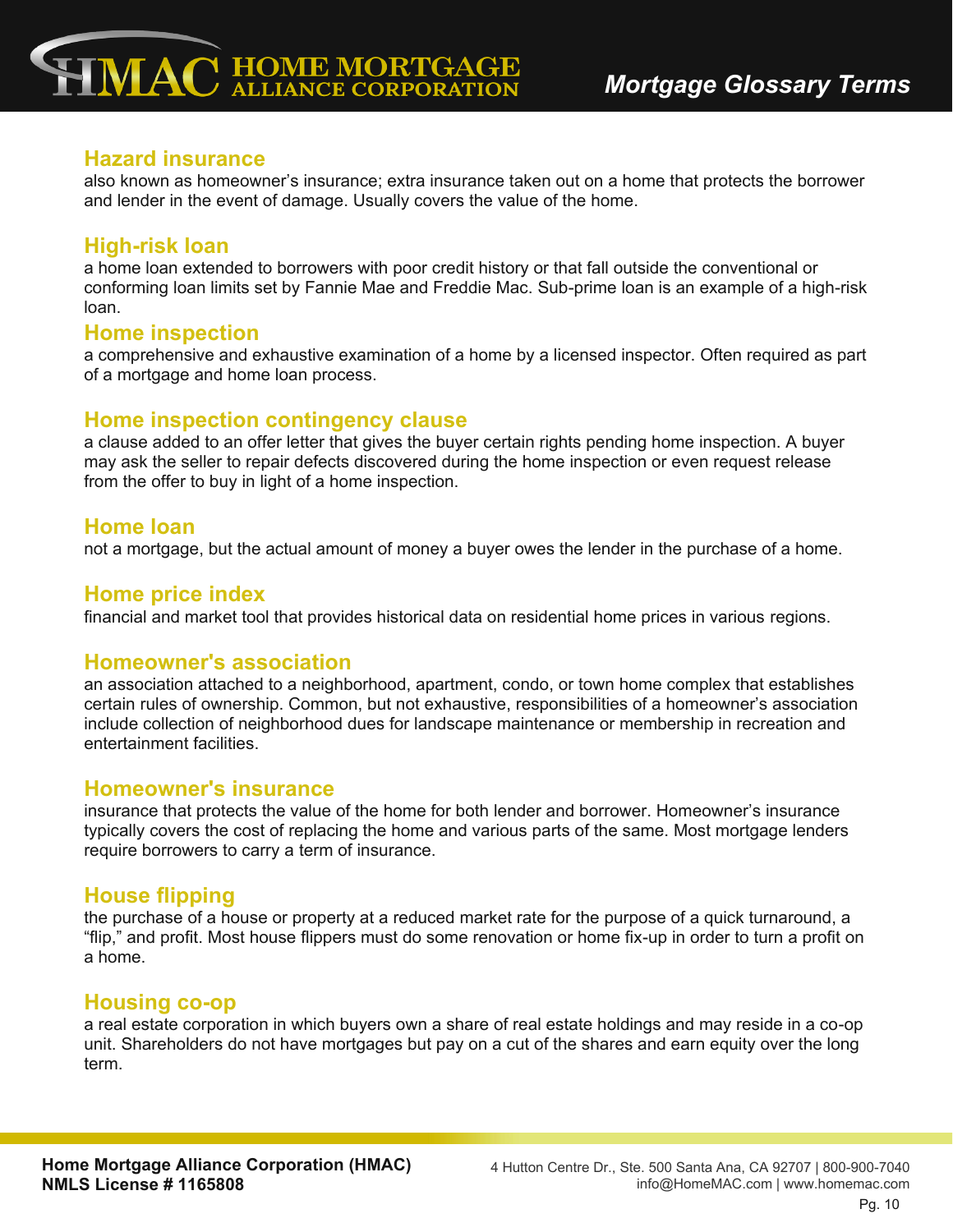

#### <span id="page-11-0"></span>**HUD loan**

a type of loan available to HUD homebuyers that goes toward fixing up a home. The loan is subsequently absorbed into the mortgage. The term "HUD loan" is often confused with "FHA loan."

#### <span id="page-11-1"></span>**Impound account**

See, Escrow account.

#### <span id="page-11-2"></span>**Initial interest rate, introductory**

the interest rate at which an Adjustable-Rate Mortgage, ARM, will begin. See Adjustable-rate mortgage. Interest rates a figure calculated as a percentage that is used in the financial industry to indicate the rate charged for use of money in a loan. Interest rates may be fixed or variable. See, Annual percentage rate.

#### <span id="page-11-3"></span>**Investment property**

real estate bought for investment purposes as opposed to private residential. Often the property will be used for rental purposes, such as rental home, apartments or other spaces that give owners the opportunity to create profit and income over the long term.

#### <span id="page-11-4"></span>**Joint ownership**

a type of property ownership in which two people share equally in a home and/or property, common for spouses.

#### <span id="page-11-5"></span>**Joint tenancy**

a type of property ownership in which two or more people share.

#### <span id="page-11-6"></span>**Jumbo mortgage**

a type of high-risk loan, or non-conforming loan, in which the "jumbo" loan amount is higher than that of a conventional loan limit.

# <span id="page-11-7"></span>**Lender fees**

typically included in fees associated with closing costs, sometimes called processing fees; designed to cover costs incurred by lenders during the loan process.

#### <span id="page-11-8"></span>**Lender, mortgage lender**

the bank or finance company that directly awards home loan or mortgage money to a borrower or homebuyer. Legal mortgagee.

#### <span id="page-11-9"></span>**Lien**

a formal, legal symbol of money owed on a major asset such as property. Also, mortgage.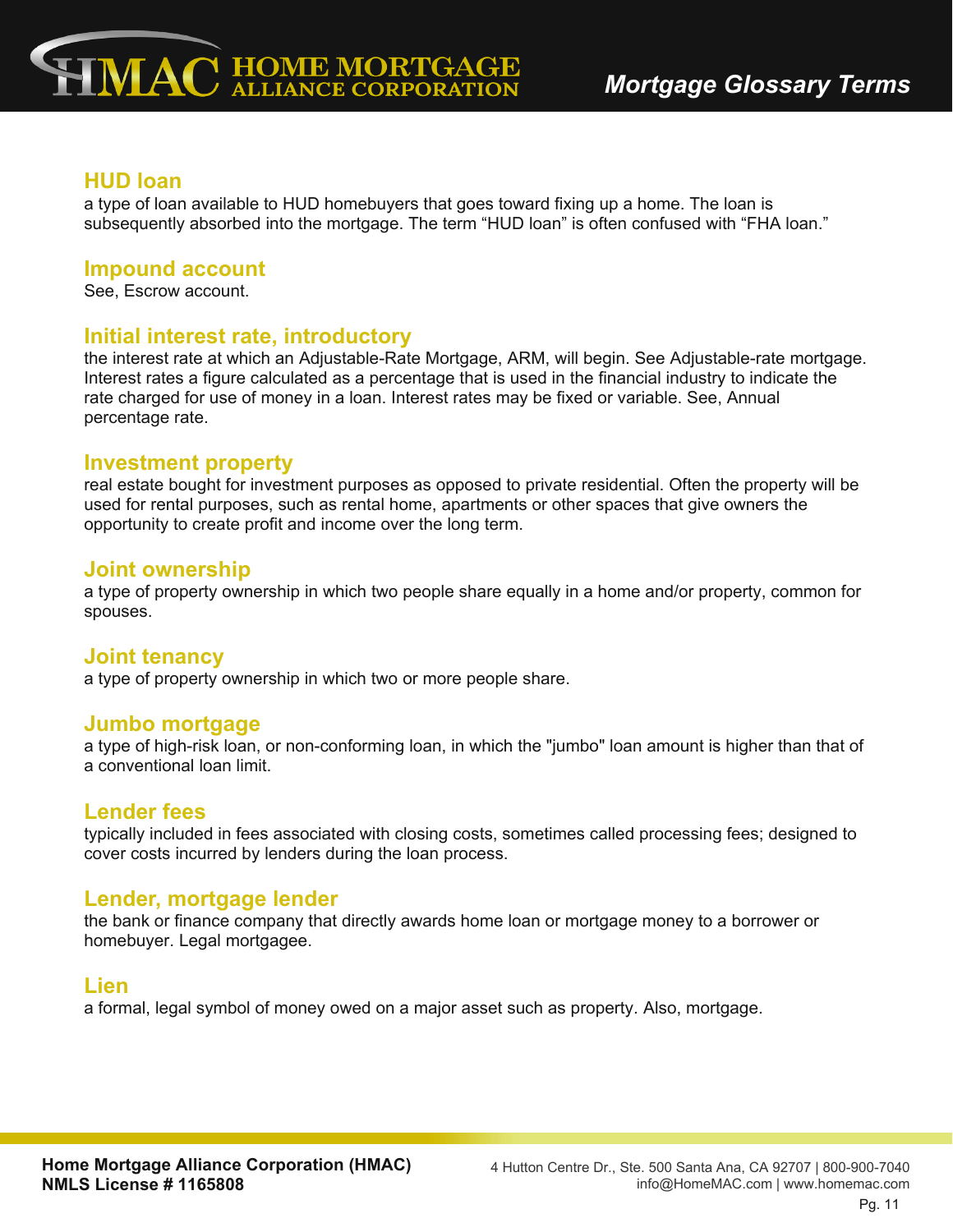

#### <span id="page-12-0"></span>**Loan**

money lent from a financial institution to a creditworthy borrower(s) over a specified period of time and at a particular interest rate.

#### <span id="page-12-1"></span>**Maturity**

typically applied to the term of a home loan or mortgage; the life span of a mortgage; for example, a 15 year loan matures in 15 years, the period of time in which the debt must be paid off. Mortgage a legal document between a mortgagor and a mortgagee that establishes a home and/or property as security for a home loan.

### <span id="page-12-2"></span>**Mortgage broker**

he entity that acts as a go-between between a homebuyer and mortgage lender, handling paperwork and finally effecting a mortgage. A broker does not make direct loans to buyers but works to find the best deal and finally collects fees as part of the mortgage process.

#### <span id="page-12-3"></span>**Mortgage calculators**

online financial tools available on many sites that allow potential buyers to plug in various personal financial figures to arrive at a mortgage value they can afford.

#### <span id="page-12-4"></span>**Mortgage company**

could be either a brokerage business or a direct lender.

#### <span id="page-12-5"></span>**Mortgage insurance**

when buyers take out a mortgage with less than a certain dollar percentage to put down on the loan, lenders require them to pay mortgage insurance, a monthly premium that is added to the mortgage. This protects the lender should a buyer default on the home loan.

#### <span id="page-12-6"></span>**Mortgage Insurance Premium, MIP**

a required 1.5% fee added into an FHA loan, paid at closing.

#### <span id="page-12-7"></span>**Mortgage originator**

the actual company that lends the mortgage, the "originator."

#### <span id="page-12-8"></span>**No-fee mortgage**

a sales tactic to attract buyers who may be unable to pay out of pocket closing fees. Typically, a no-fee or no-cost mortgage is bundled with a slightly higher interest rate that more than makes up the difference in so-called "no fees" over the life of the loan.

# <span id="page-12-9"></span>**Notice of Incomplete Application, NOIA**

a form sent to the buyer that indicates missing or incomplete loan application information. Buyer must provide all required information for the lender to complete the application process.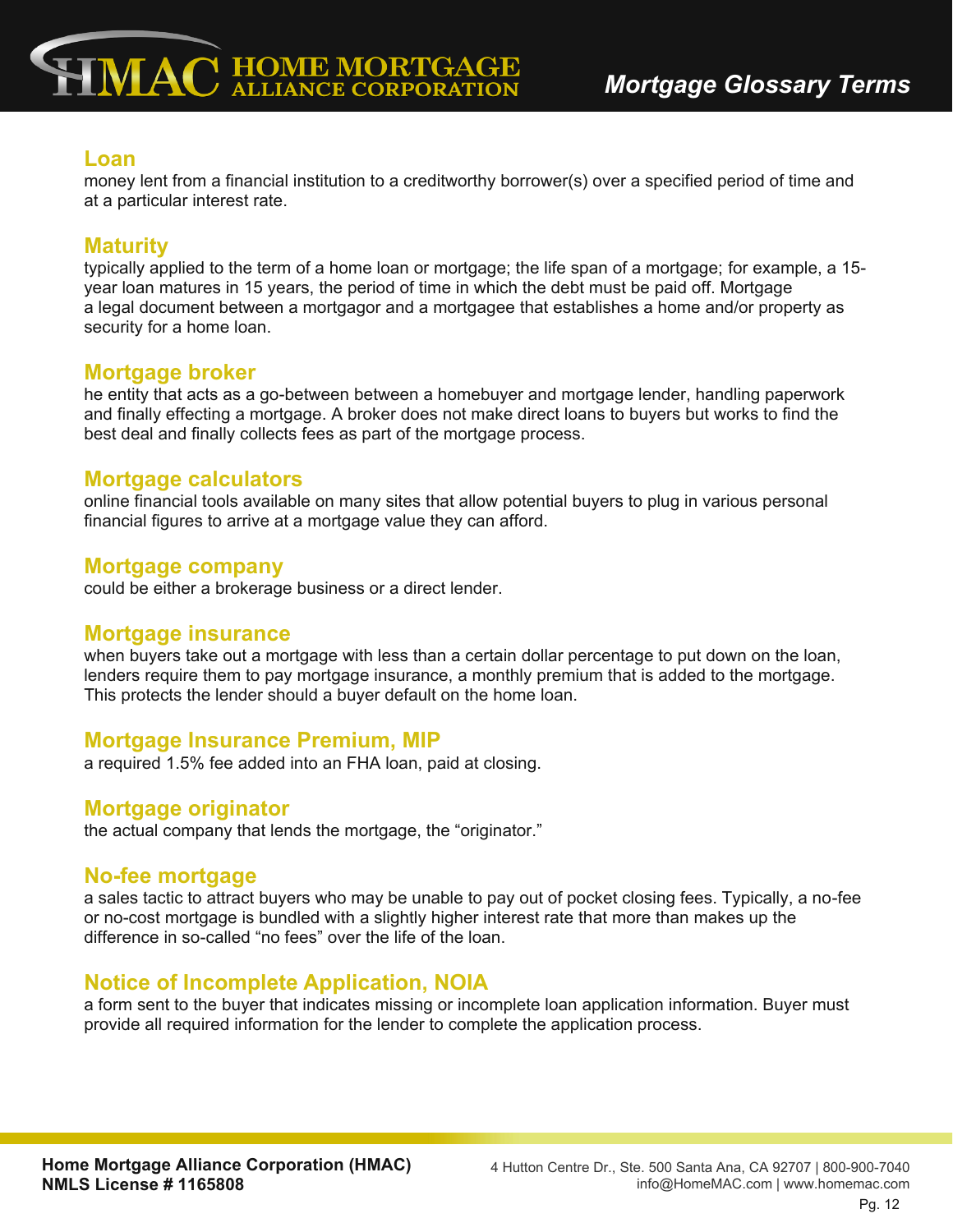# <span id="page-13-0"></span>**Offer**

a verbal and written offer to buy a home for a certain dollar amount made from a buyer to a seller.

# <span id="page-13-1"></span>**Origination fee**

a fee, calculated as a small percentage of the value of the loan, charged by a mortgage lender for processing the loan. One of many fees often due at closing and one that must be disclosed on the Good Faith Estimate when a buyer first completes a loan application.

# <span id="page-13-2"></span>**Payment cap**

for an adjustable-rate mortgage, this is the maximum payment amount a buyer could ever be expected to pay per month.

# <span id="page-13-3"></span>**Piggyback loan**

a second mortgage "piggybacked" onto a first mortgage and used in lieu of mortgage insurance. Cost effectiveness of a piggyback loan depends on current market factors.

# <span id="page-13-4"></span>**Portable mortgage**

a type of mortgage that may be carried by the borrower from one home purchase to the next, portable.

# <span id="page-13-5"></span>**Power of attorney**

a legal document that grants an individual the rights to act on behalf of another. For example, if a borrower dies or becomes incapable of managing his or her home loan or mortgage, a power of attorney assigned by that individual could manage his or her mortgage and related decisions.

# <span id="page-13-6"></span>**Preferred lender**

a lender that is closely affiliated with a brokerage based on reputation and other industry factors. A mortgage lender that is recommended by a broker.

# <span id="page-13-7"></span>**Pre-paid costs or fees**

any of a number of fees associated with a mortgage and usually paid out of pocket at the time of closing; includes origination fees, underwriting fees, attorney fees, etc.

# <span id="page-13-8"></span>**Pre-qualification**

the process in which a homebuyer may find out how much of a home loan he or she would be approved for with a lender; gives many buyers more flexibility when shopping for a home.

#### <span id="page-13-9"></span>**Primary mortgage market**

direct lenders.

#### <span id="page-13-10"></span>**Prime loan**

a conforming loan, one whose loan limits fall within those set by Fannie Mae or Freddie Mac and often awarded to borrowers with good credit.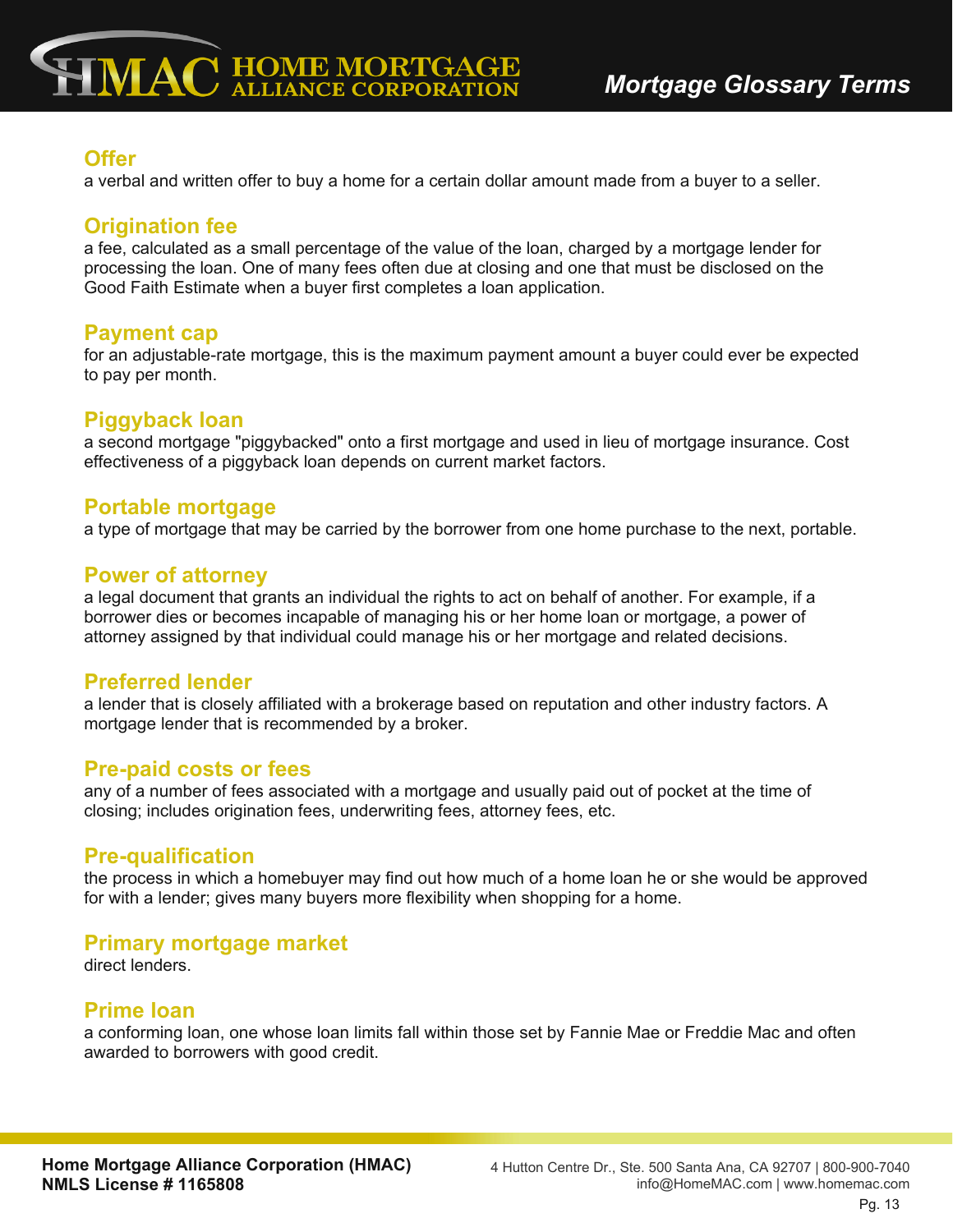

### <span id="page-14-0"></span>**Principal**

the amount borrowed on a home loan.

# <span id="page-14-1"></span>**Principal balance**

the amount currently owed on a home loan.

### <span id="page-14-2"></span>**Private label mortgage outsourcing**

a process in which a private bank or financial lender outsources mortgage products to another lender.

#### <span id="page-14-3"></span>**Private mortgage insurance, PMI**

a type of insurance many homebuyers are required to purchase, particularly when they are unable to put down a certain dollar amount on the loan; protects the lender in the event of borrower default.

#### <span id="page-14-4"></span>**Processing fees**

lender fees associated with creating the loan or mortgage, usually part of closing costs.

#### <span id="page-14-5"></span>**Property address**

the physical street address of a home or property, required for mortgage application.

# <span id="page-14-6"></span>**Property appraisal**

a fair market value of property performed by a licensed appraiser; takes into account not only condition, but also the value of similar local properties or comparable sales.

#### <span id="page-14-7"></span>**Property taxes**

annual local taxes charged against the value of a homeowner's property.

# <span id="page-14-8"></span>**Property valuation**

see Property appraisal.

#### <span id="page-14-9"></span>**Quit claim deed**

a document that releases one party in a home title from any responsibility and grants all responsibility to another. Commonly used for spouses or in family situations in which more than one individual has an interest in a mortgage or property title.

# <span id="page-14-10"></span>**Rate commitment option, RCO**

see Rate lock.

#### <span id="page-14-11"></span>**Rate lock**

a short-term agreement by a lender to "hold" a certain interest rate on a home loan while the buyer negotiates a sale transaction. Also, Rate commitment option. Real estate investment trust securities or mutual funds that invest directly in real estate.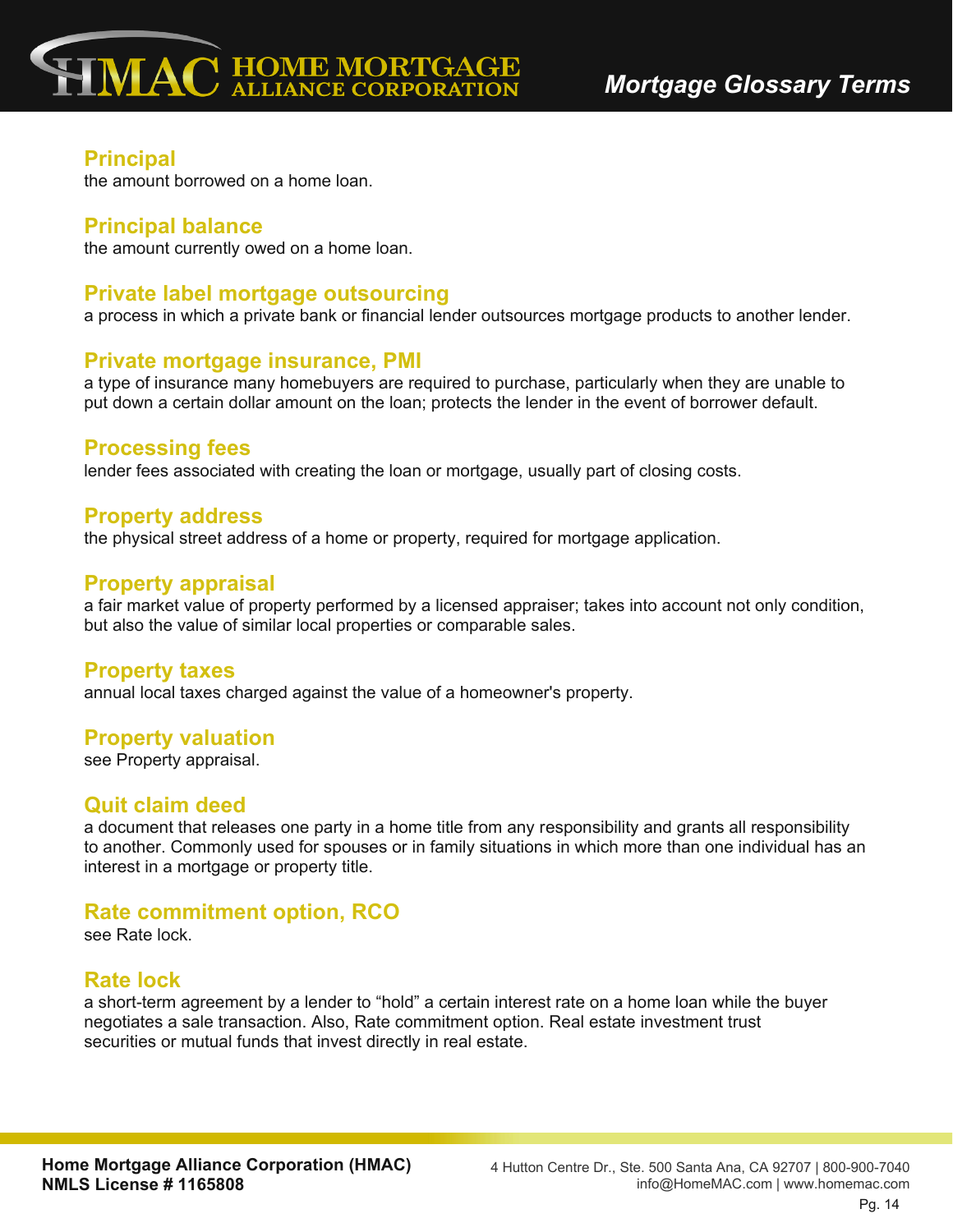# **HIMAC HOME MORTGAGE**

# <span id="page-15-0"></span>**Real Estate Settlement Procedures Act (RESPA)**

this act passed in 1974 reeled in hidden costs, fees and kickbacks that had become widespread among real estate entities. Per this act all fees and costs must be disclosed to both buyers and sellers.

# <span id="page-15-1"></span>**Real estate tax**

see Property tax.

### <span id="page-15-2"></span>**Refinance**

process by which a borrower/homeowner may negotiate a lower interest rate on a mortgage, thereby lowering monthly payments. They may choose to work with their current lender, or refinance with another lender.

# <span id="page-15-3"></span>**Remaining balance**

The current balance owed on a home loan.

# <span id="page-15-4"></span>**Remaining term**

The current amount of time remaining in the length of the loan.

### <span id="page-15-5"></span>**Repayment schedule**

mortgage payments laid out over the life of the loan. Some mortgage calculators let borrowers see their repayment schedule based on the amount of the home loan, the interest rate and monthly payments. See also Amortization.

#### <span id="page-15-6"></span>**Reverse mortgage**

a type of mortgage designed for homeowners over 62 years of age; gives them access to home's equity in cash payments, frees up money they may use for other important costs or to make needed home repairs. Since reverse mortgages are typically structured as loans, these payments are not typically considered income.

#### <span id="page-15-7"></span>**Sales contract**

a real estate sales agreement is a formal written contract made between a homebuyer and seller. The document includes property address, condition, purchase price, inspections, date of closing, date of possession and more.

#### <span id="page-15-8"></span>**Second mortgage**

also known as a home equity loan, a second mortgage gives borrowers flexibility to access the cash equity in their home, usually useful for other high-dollar expenses such as auto and college loans. Secondary mortgage market the segment of the mortgage and real estate securities market that deals in the investment of mortgages, not direct mortgage lenders.

# <span id="page-15-9"></span>**Seller's agent**

a real estate agent that works on behalf of the home seller.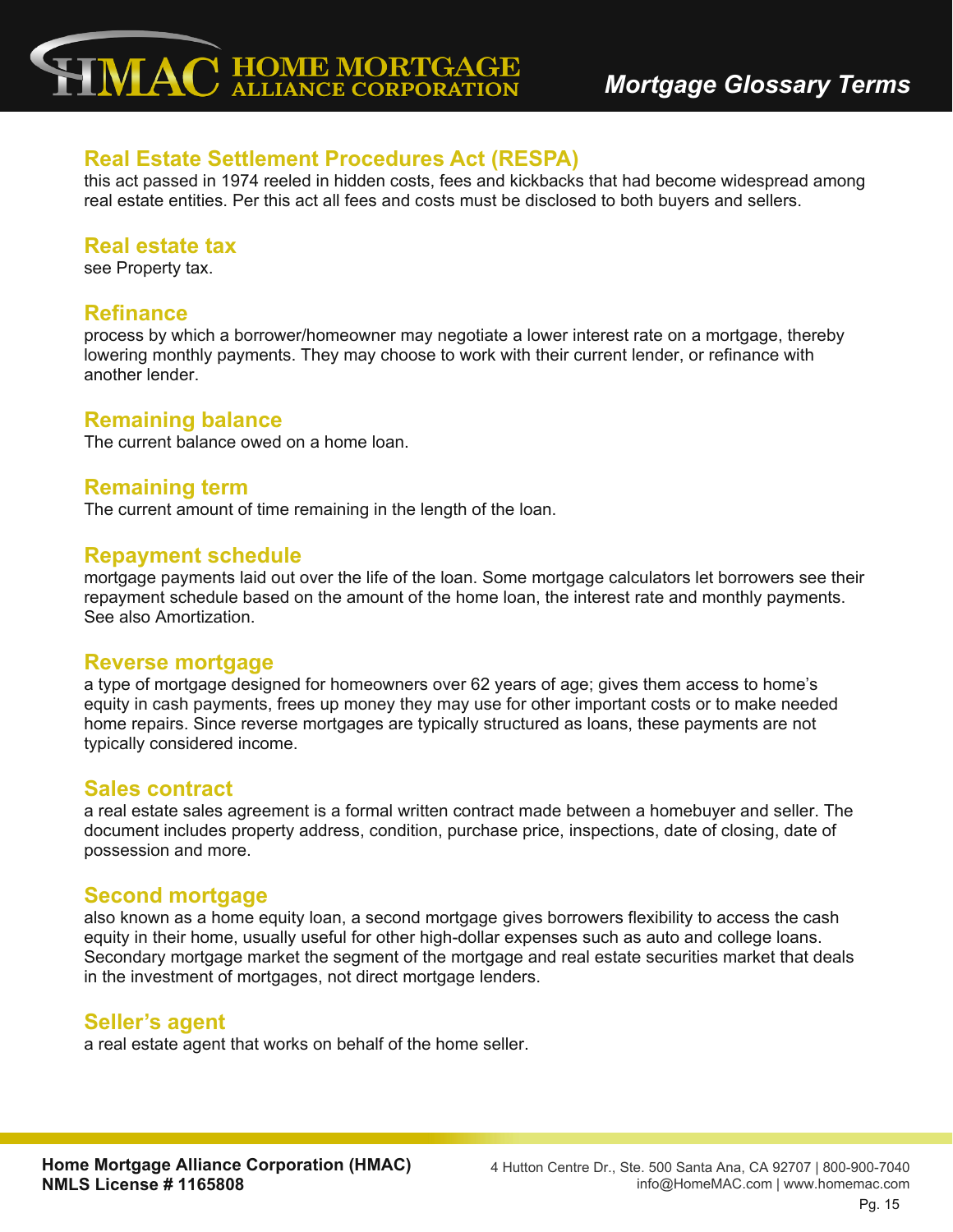

#### <span id="page-16-0"></span>**Short sale**

useful tool for lenders and homeowners when foreclosure could be a worst-case scenario. In a real estate short-sale lenders give homeowners permission to discount the home value (an outstanding loan balance) to affect a quick sale, thereby averting foreclosure.

#### <span id="page-16-1"></span>**Speculative home market**

one in which investors snatch up homes for quick re-sale hoping to cash in on improving markets; considered risky by some.

#### <span id="page-16-2"></span>**Sub-prime loan**

a high-risk loan packaged with non-conforming loan limits and interest rates that make it possible for homebuyers with poor credit to qualify for a mortgage.

#### <span id="page-16-3"></span>**Survey**

a formal survey of property that establishes boundary lines and defines any types of limits on construction and other features that could affect the value of property; in many cases lenders require buyers to purchase a property survey.

### <span id="page-16-4"></span>**Swing loan**

see Bridge loan.

#### <span id="page-16-5"></span>**Tenancy in common**

one or more persons may possess the property title, but ownership may be declared in various percentages.

#### <span id="page-16-6"></span>**Third-party fee**

see Closing costs.

#### <span id="page-16-7"></span>**Title**

the official document used in the real estate industry that specifies at any one time who owns a piece of property.

#### <span id="page-16-8"></span>**Title company**

a title company typically handles all tasks associated with the property title, including insurance and search.

#### <span id="page-16-9"></span>**Title insurance**

insurance taken out on the property title that protects both borrower and lender in the event of a title dispute.

#### <span id="page-16-10"></span>**Title search**

research on a property title usually conducted by a title company to determine if there exist any outstanding liens against the property prior to a sales transaction.